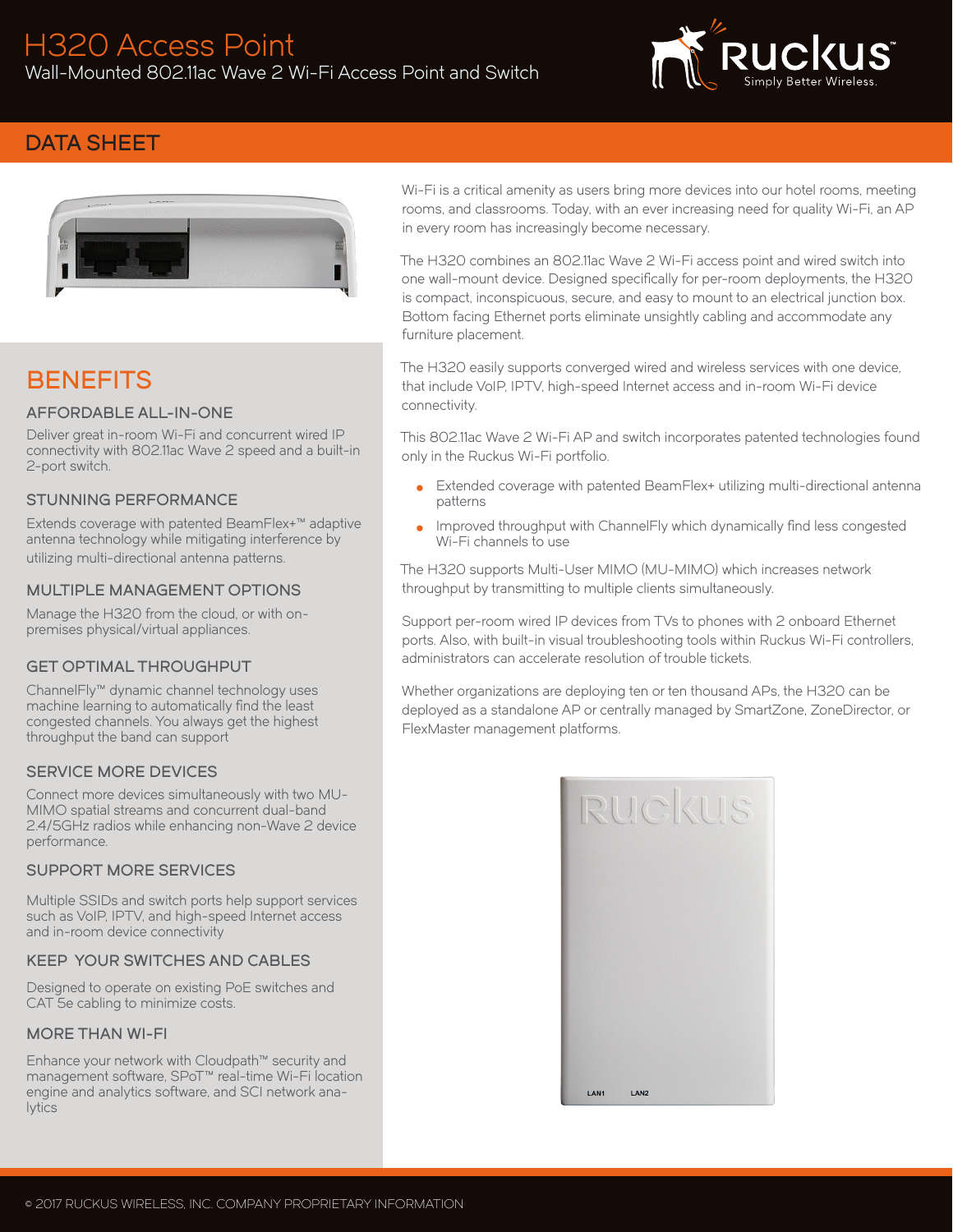

### FEATURES

#### **WIRELESS**

- Integrated dual radio 2x2 802.11ac Wave 2 Wi-Fi AP and Ethernet wall switch supporting Multi-User MIMO (MU-MIMO)
- Ruckus patented BeamFlex+ adaptive antennas optimized for in-room performance and mobile clients
- Matched Band Coverage ensures similar Wi-Fi coverage for both 2.4 and 5 GHz client devices
- Multiple BSSIDs per radio with unique QoS and security policies
- WPA-PSK, WPA-TKIP, WPA2 AES, 802.11i
- 802.1X support for RADIUS and Active Directory\*

#### **WIRED**

- $\bullet$  1 x 1GbE uplink port
- 2 x 10/100Mbps Ethernet ports
- Cable channel for preserving legacy infrastructure (e.g. PBX phones) POWER
- Powered by PoE

#### **SOFTWARE**

- SPoT<sup>™</sup> Real-time location engine and analytics software
- Cloudpath™ Security and management software
- **•** SmartCell Insight (Network analytics engine)
- SmartCast™ QoS engine
- Dynamic PSK™<sup>\*</sup> technology
- Application recognition and control\*
- \* with management

#### Accessories

Mounts over a standard US and EU single gang wall jack